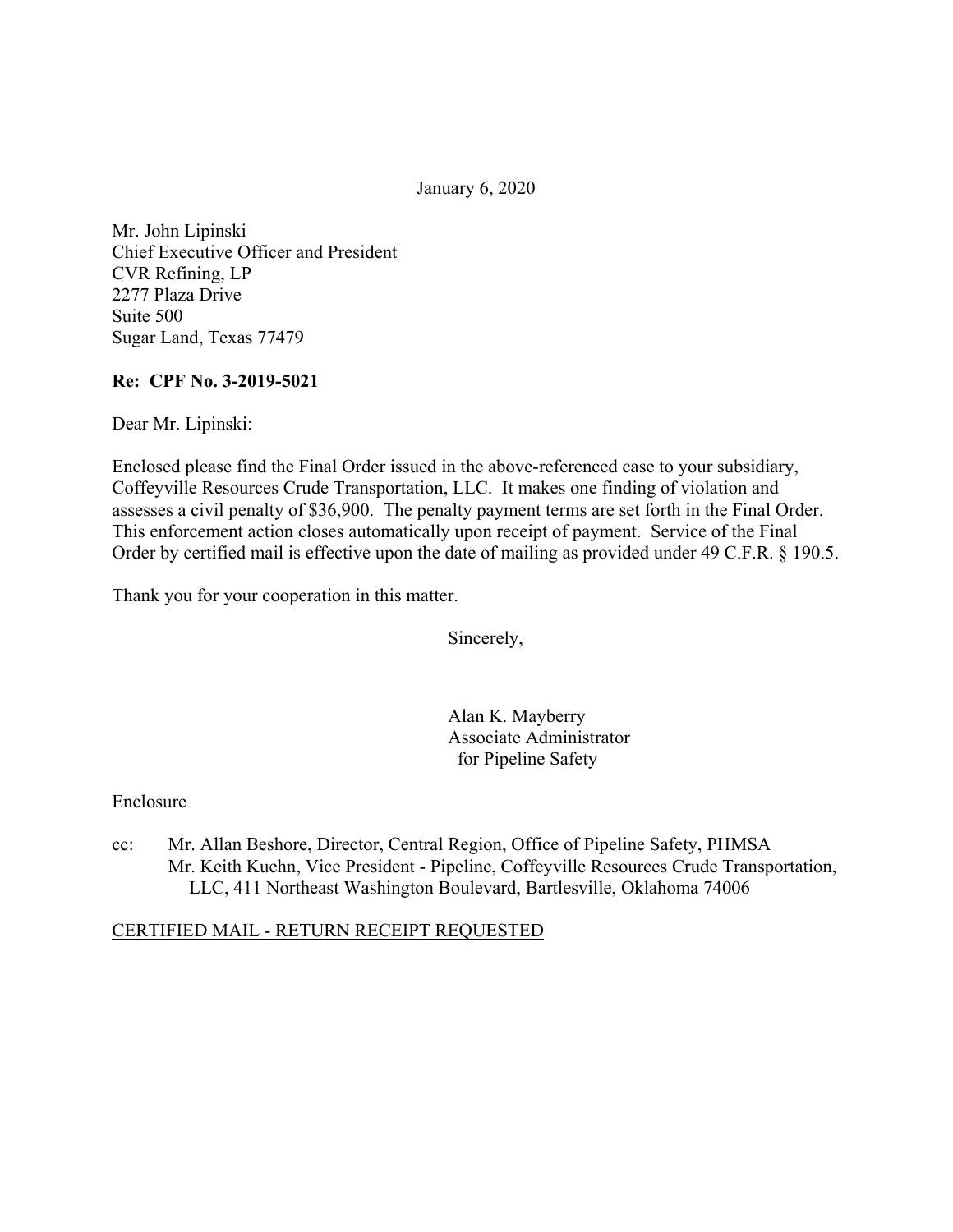### **U.S. DEPARTMENT OF TRANSPORTATION PIPELINE AND HAZARDOUS MATERIALS SAFETY ADMINISTRATION OFFICE OF PIPELINE SAFETY WASHINGTON, D.C. 20590**

**)** 

**)** 

**In the Matter of )** 

**Coffeyville Resources Crude Transportation, LLC, ) CPF No. 3-2019-5021 a subsidiary of CVR Refining, LP, )**

 **)** 

 $\overline{\phantom{a}}$ 

**\_\_\_\_\_\_\_\_\_\_\_\_\_\_\_\_\_\_\_\_\_\_\_\_\_\_\_\_\_\_\_\_\_\_\_\_\_\_\_\_\_\_\_\_\_** 

**Respondent. )** 

### **FINAL ORDER**

From August 20-24 and 27-30, 2018, pursuant to 49 U.S.C. § 60117, a representative of the Pipeline and Hazardous Materials Safety Administration (PHMSA), Office of Pipeline Safety (OPS), conducted a pipeline safety inspection of records of Coffeyville Resources Crude Transportation, LLC (CRCT or Respondent), in Bartlesville, Oklahoma, and conducted on-site inspections of CRCT's pipeline system, pump stations, and records in Oklahoma and Kansas. CRCT is a subsidiary of CVR Refining, LP, and operates an approximately 65,000-barrel-perday crude-oil gathering and pipeline/trucking system in Oklahoma and Kansas. The gathering system is comprised of more than 350 miles of company-owned pipelines and associated tankage and truck transportation facilities.<sup>1</sup>

As a result of the inspection, the Director, Central Region, OPS (Director), issued to Respondent, by letter dated September 12, 2019, a Notice of Probable Violation and Proposed Civil Penalty (Notice), which also included a warning pursuant to 49 C.F.R. § 190.205. In accordance with 49 C.F.R. § 190.207, the Notice proposed finding that CRCT had violated 49 C.F.R. § 195.573 and proposed assessing a civil penalty of \$36,900 for the alleged violation. The warning item required no further action but warned the operator to correct the probable violation or face possible future enforcement action.

CRCT responded to the Notice by letter dated October 11, 2019 (Response). The company did not contest the allegation, offered additional information in response to the Notice, and requested that the proposed civil penalty be reduced.

Respondent did not request a hearing and therefore has waived its right to one.

 1 CVR Refining, LP website, *available at* <http://www.cvrrefining.com/RefiningOperations/index>html (last accessed December 16, 2019).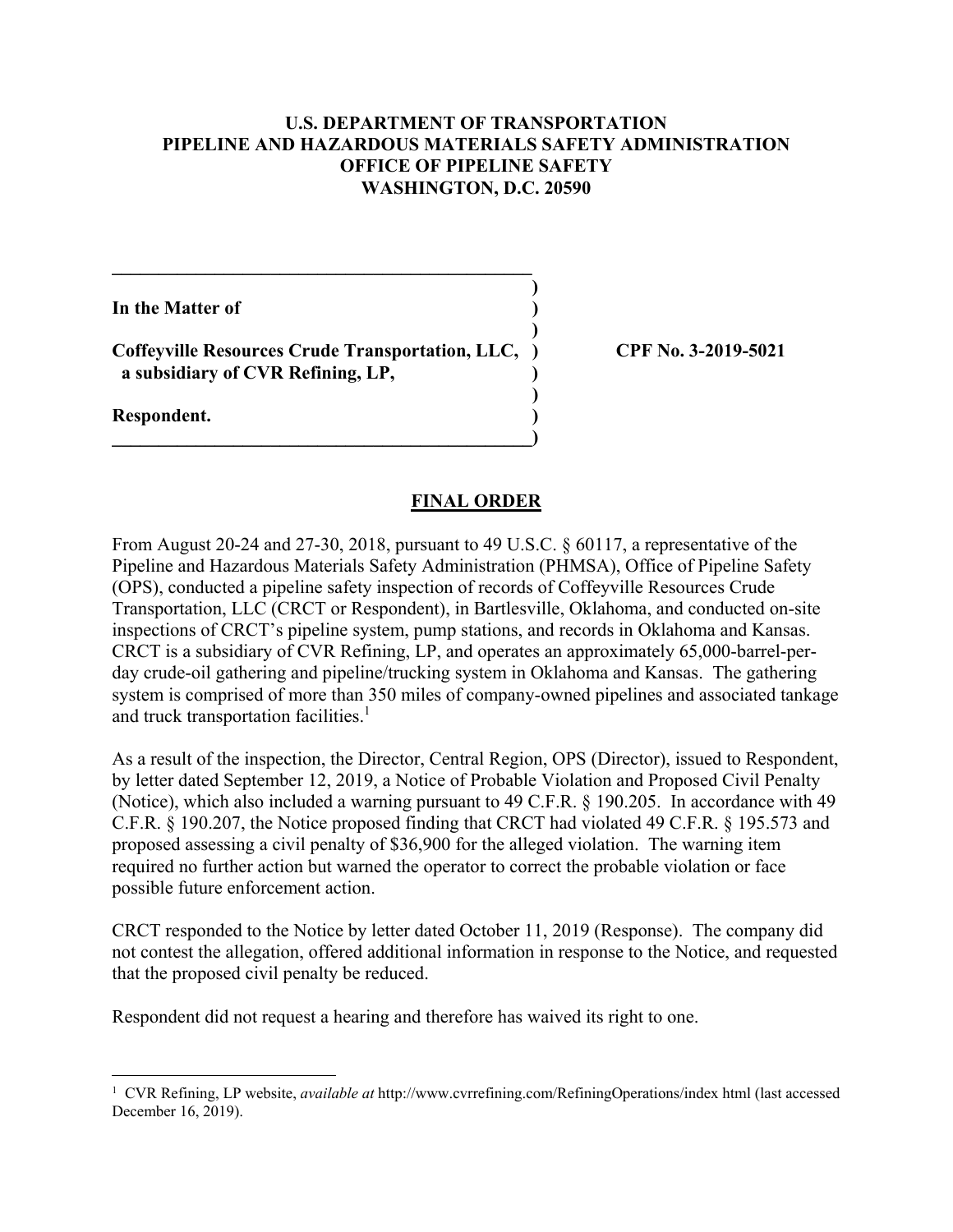# **FINDING OF VIOLATION`**

The Notice alleged that Respondent violated 49 C.F.R. Part 195, as follows:

**Item 1:** The Notice alleged that Respondent violated 49 C.F.R. § 195.573(e), which states:

### **§ 195.573 What must I do to monitor external corrosion control?**  (a) …

(e) *Corrective action*. You must correct any identified deficiency in corrosion control as required by  $\S$  195.401(b). However, if the deficiency involves a pipeline in an integrity management program under § 195.452, you must correct the deficiency as required by § 195.452(h).

The Notice alleged that Respondent violated 49 C.F.R. § 195.573(e) by failing to take corrective action to correct identified deficiencies on its corrosion-control system. Specifically, the Notice and Violation Report alleged that a review of CRCT's external corrosion-control inspection records found that CRCT had not completed corrective actions at three test points with low readings on non-integrity management pipe as required by § 195.401(b). Low readings (under 850 mV negative) were taken in 2016 and 2017 at CR 4670 North Side, CR 4601 South Side, and CR 4500 North Side. These deficiencies had not been corrected by the end of the following year.

In its Response, CRCT did not contest the allegation of violation, but did request that the penalty be reduced. The penalty will be discussed more fully below.

Accordingly, after considering all of the evidence, I find that Respondent violated 49 C.F.R. § 195.573(e) by failing to take corrective action to correct identified deficiencies on its corrosion-control system.

This finding of violation will be considered a prior offense in any subsequent enforcement action taken against Respondent.

# **ASSESSMENT OF PENALTY**

Under 49 U.S.C. § 60122, Respondent is subject to an administrative civil penalty not to exceed \$200,000 per violation for each day of the violation, up to a maximum of \$2,000,000 for any related series of violations.<sup>2</sup> In determining the amount of a civil penalty under 49 U.S.C. § 60122 and 49 C.F.R. § 190.225, I must consider the following criteria: the nature, circumstances, and gravity of the violation, including adverse impact on the environment; the degree of Respondent's culpability; the history of Respondent's prior offenses; any effect that the penalty may have on its ability to continue doing business; and the good faith of Respondent in attempting to comply with the pipeline safety regulations. In addition, I may consider the economic benefit gained from the violation without any reduction because of subsequent

 $\overline{a}$ 

<sup>2</sup> These amounts are adjusted annually for inflation. *See* 49 C.F.R. § 190.223.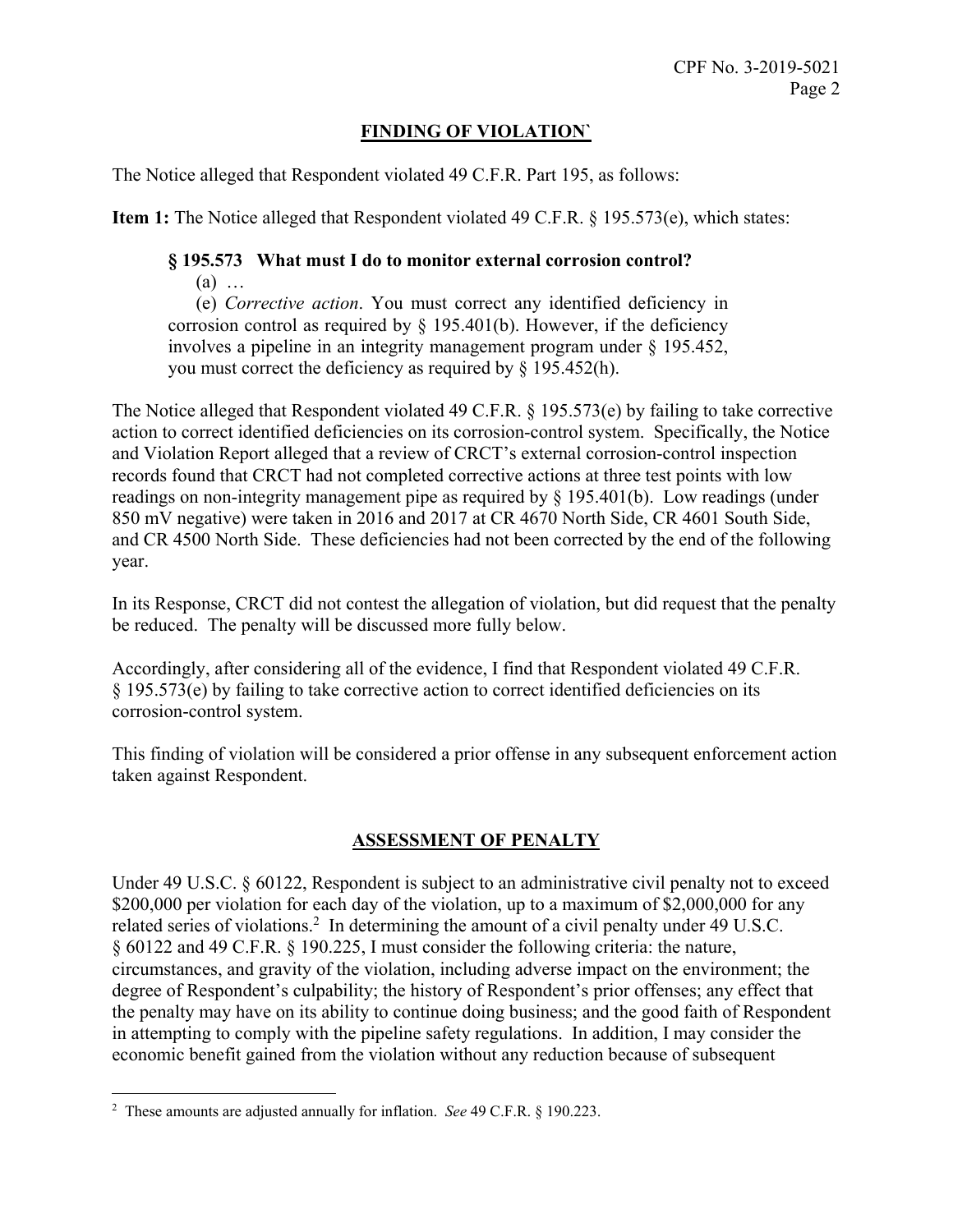damages, and such other matters as justice may require. The Notice proposed a total civil penalty of \$36,900 for the violation cited above.

**Item 1:** The Notice proposed a civil penalty of \$36,900 for Respondent's violation of 49 C.F.R. § 195.573(e), for failing to take corrective action to correct identified deficiencies on its corrosion-control system. In its response, CRCT contested the penalty for this Item and requested that it be reduced. CRCT based its request on the actions it had taken to implement a "comprehensive mitigation solution" to upgrade its corrosion protection system, with a total investment of \$313,000.<sup>3</sup> While CRCT's actions are commendable, they were taken after PHMSA discovered the violation and in order to achieve compliance with Federal law. CRCT also provided no indication that the proposed penalty would impair its ability to remain in operation. I therefore decline to reduce the penalty.

Accordingly, having reviewed the record and considered the assessment criteria, I assess Respondent a civil penalty of **\$36,900** for violation of 49 C.F.R. § 195.573(e).

Payment of the civil penalty must be made within 20 days of service. Federal regulations (49 C.F.R. § 89.21(b)(3)) require such payment to be made by wire transfer through the Federal Reserve Communications System (Fedwire), to the account of the U.S. Treasury. Detailed instructions are contained in the enclosure. Questions concerning wire transfers should be directed to: Financial Operations Division (AMK-325), Federal Aviation Administration, Mike Monroney Aeronautical Center, 6500 S MacArthur Blvd, Oklahoma City, Oklahoma 79169. The Financial Operations Division telephone number is (405) 954-8845.

Failure to pay the \$36,900 civil penalty will result in accrual of interest at the current annual rate in accordance with 31 U.S.C. § 3717, 31 C.F.R. § 901.9, and 49 C.F.R. § 89.23. Pursuant to those same authorities, a late penalty charge of six percent (6%) per annum will be charged if payment is not made within 110 days of service. Furthermore, failure to pay the civil penalty may result in referral of the matter to the Attorney General for appropriate action in a district court of the United States.

# **WARNING ITEM**

With respect to Item 2, the Notice alleged a probable violation of Part 195, but did not propose a civil penalty or compliance order for this item. Therefore, this is considered to be a warning item. The warning was for:

49 C.F.R. § 195.589(c) **(Item 2)** ─ Respondent's alleged failure to maintain records of tests conducted along its Shidler line at eight test points in accordance with  $\S 195.573(a)(1)$ , for at least five years.

 $\overline{a}$ 

<sup>&</sup>lt;sup>3</sup> Response, at 2-3.